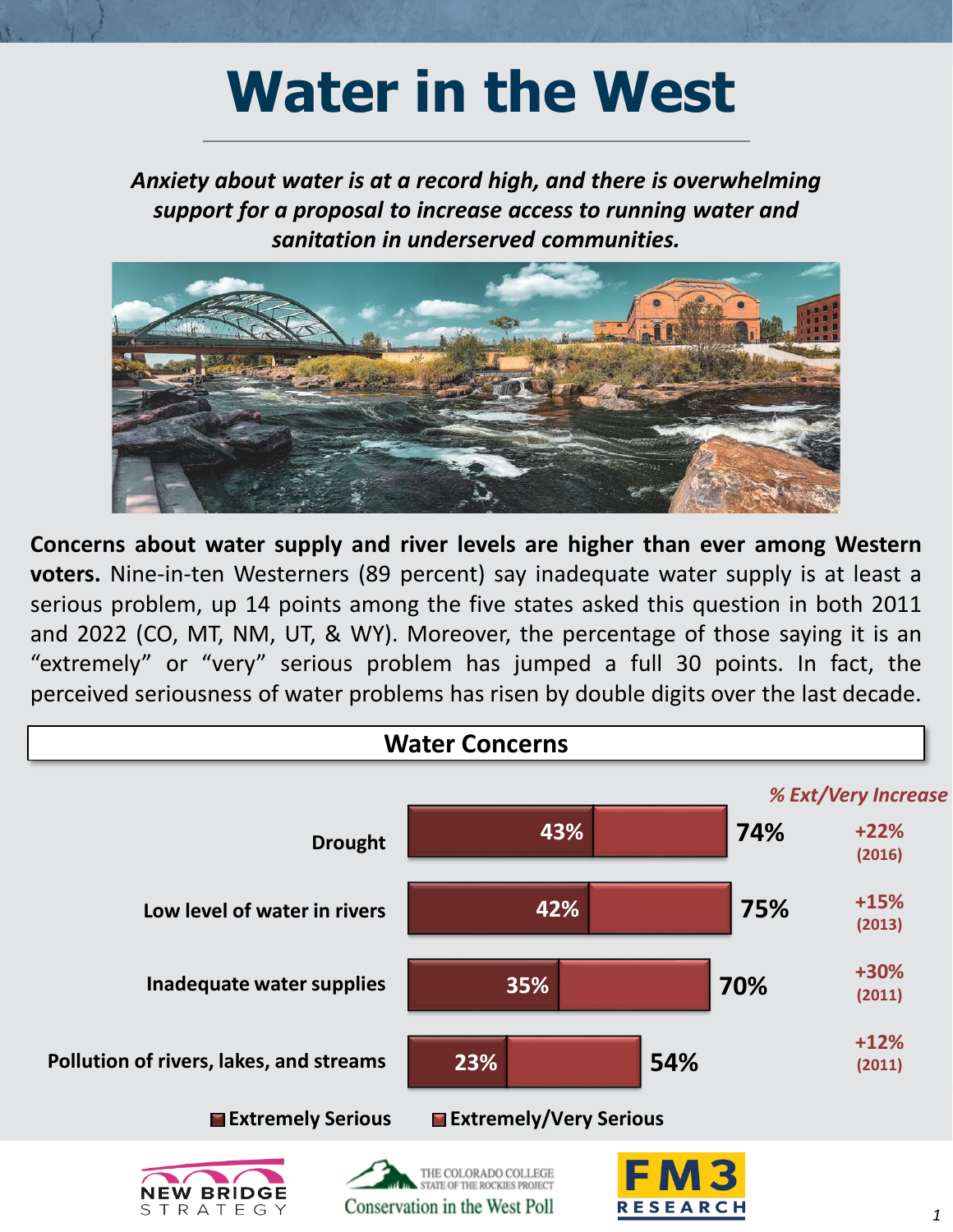Concern about drought has also reached an all-time high and is matched by those who say the low level of water in rivers is an extremely or very serious problem. In past years, rivers have been more of a regional concern limited to the arid southwestern states, but the concern now extends across the entire interior West.



Four-in-five or more voters in every single state express concern about drought and reduced snowpack, with 86 percent overall saying they are concerned about this. Colorado and Utah stand out for being the most concerned.